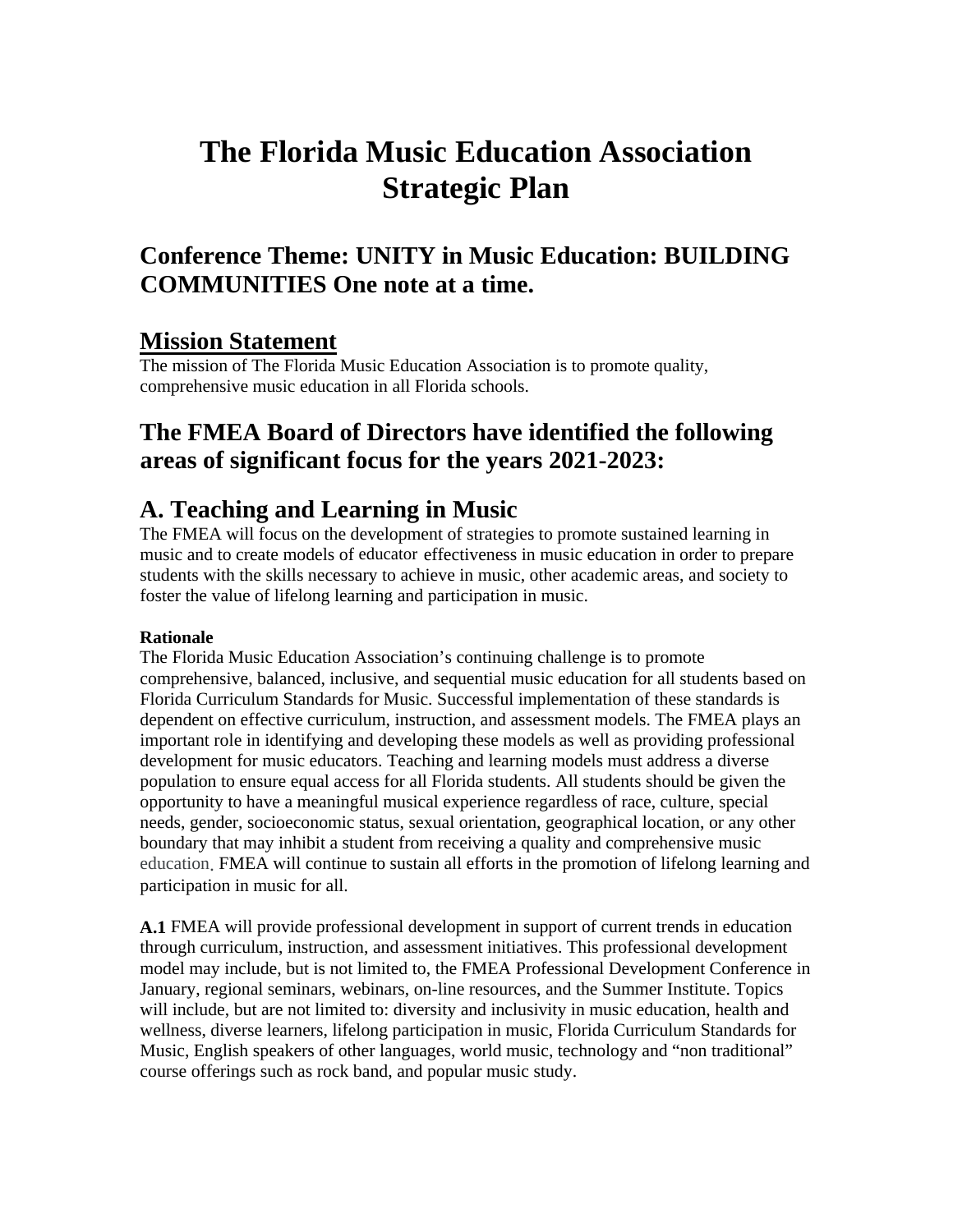A.1.1 Identify and promote successful programs that champion a student-centered (rather than teacher-centered) approach with a focus on conceptual learning.

A.1.2 Identify and promote schools and teachers that demonstrate best practices in music instruction: including scheduling models, innovative programs, sequential curriculum, and model teaching. Feature these programs as demonstration groups for professional development.

A.1.3 Include focus sessions at the annual Professional Development conference in areas of critical need such as diversity and inclusivity in music education, health and wellness, diverse learners, lifelong participation in music, and a variety of music offerings that represent "non-traditional" music learning.

A.1.4 Further develop the annual Summer Institute to promote quality, inclusive comprehensive music education for all students with a strong focus on future trends in education and music education.

A.1.5 Provide a support system to aid music educators in the access and interpretation of quality research.

A.1.6 Design and present summer professional development opportunities (such as the Multicultural Network and Emerging Leaders seminars), that promote quality, inclusive, comprehensive music education.

A.1.7 Support a scaffolded professional development model including, but not limited to, the FMEA Professional Development Conference in January, regional seminars, and virtual professional development offerings and webinar series.

● **A.1.8** Develop FMEA publications, brochures, and materials that address specific needs.

● **A.1.9** Expand access to the research articles that are included in *Research Perspectives in Music Education* and *The Florida Music Director*.

**A.2** Further develop meaningful collaborations between the Florida Music Supervision Association, the Florida College Music Educators Association and university teacher training programs to promote world-class teacher preparation supported by current educational trends, research, and technology.

**A.3** Develop and promote learning and teaching strategies that focus attention on diversity of learners.

● **A.3.1** Develop and promote collaborative relationships between K-12 and college/university educators to prepare preservice teachers for diverse classroom settings.

A.3.2 Promote outstanding examples of diverse music offerings that support a wellrounded music program, particularly at the Professional Development conference.

## **B. Music Educator Recruitment and Sustainability**

The FMEA will engage prospective and current music educators in order to stimulate involvement and sustainability in music education including health and wellness initiatives.

### **Rationale**

To ensure the future of quality music instruction for all students, FMEA must work within structured programs/activities and in collaboration with other organizations in the recruitment of high-quality professionals to music education. FMEA must continue to nurture these new educators during their primary years and continue to support the professional development and vitality of veteran music educators. This support will include the health and wellness of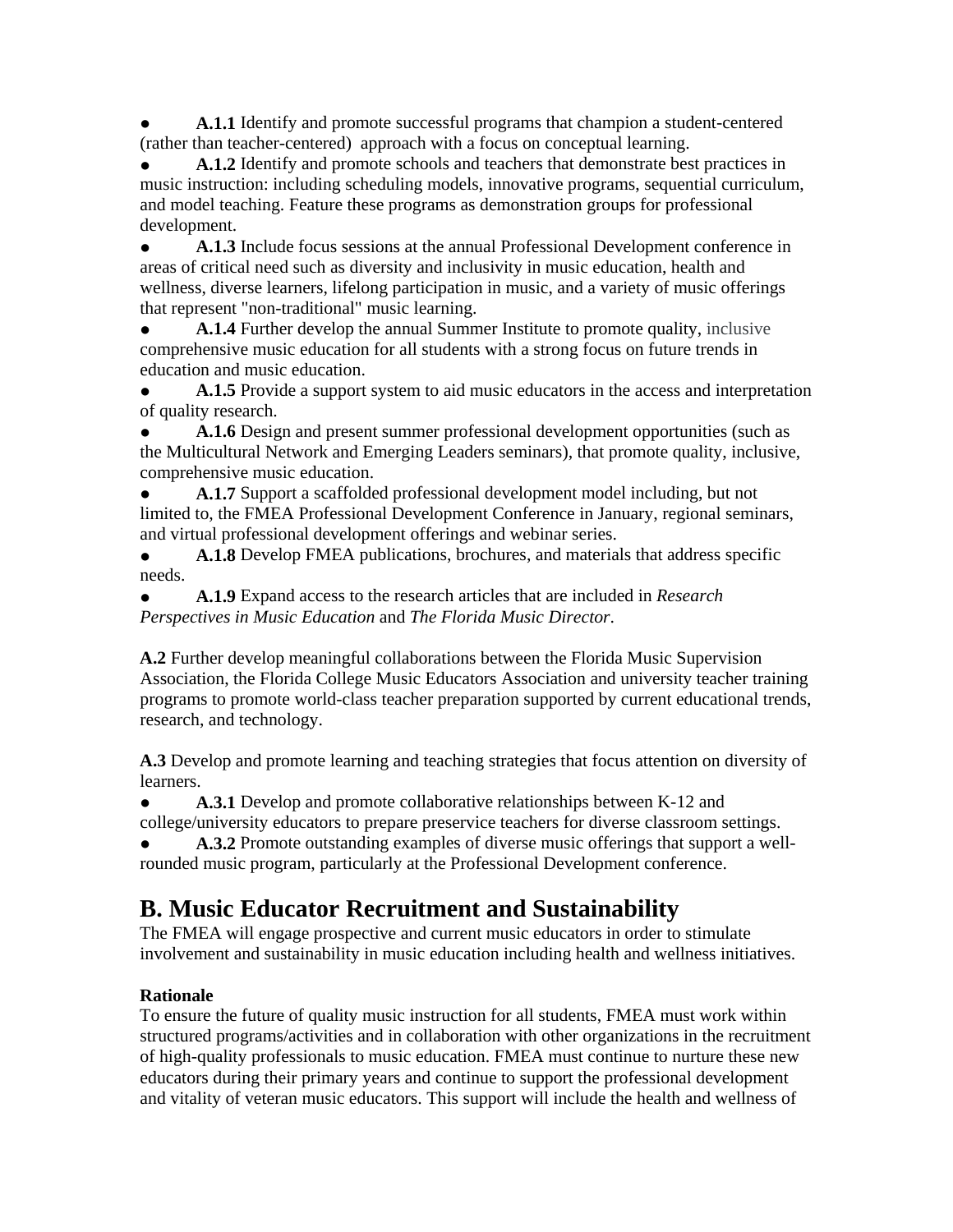music educators.

**B.1** Develop a program to encourage the diverse population of Florida students to pursue music education as a career.

**• B.1.1** Support meaningful collaborative activities with Tri-M, FL NAfME Collegiate, and FMEA.

**B.2** Continue to support a comprehensive mentor program for new teachers, new teachers to Florida, and experienced teachers in need of improving expertise and changing focus or levels.

**B.2.1** The FMEA Reclamation Committee will work with the Florida Music Supervision Association to identify early career and "new to Florida" music educators to provide information and support to component groups, and district leadership.

**B.2.2** Coordinate mentor resources with music supervisors and component organizations to identify and assist teachers through seminars at the state conference, summer conferences, and district meetings.

**B.3** Provide support and advocate for music educators who do not have music supervisors or collaborative professional relationships in their area of the state.

**B.3.1** Identify and connect with educators to determine the professional needs of teachers and students across the diversity of school settings through surveys, forums and/or town hall meetings.

**• B.3.2** Support district and/or area gatherings for teachers to encourage networking across the state in all school settings.

**B.3.3** Strengthen the scholarship program to provide for underserved county members' participation in the FMEA Professional Development Conference.

**B.4** Support awards programs that recognize teachers, administrators, and arts advocates (including state and community leaders) who support music education.

• **B.4.1** Conduct an annual review of awards presented at the FMEA Professional Development Conference.

**B.5** Create a Reclamation Committee to identify and provide support to lapsed FMEA members and to provide additional support to educators new to the profession or new to Florida.

**• B.5.1** Create networks to support inclusive communities and connections among music educators to address challenges and brainstorm solutions.

**B.6** Create a Health and Wellness Committee to support the retention of FMEA members. **B.6.1** Increase music educator productivity and engagement through a focus on health

and wellness initiatives to improve morale, reduce stress and burnout, and increase retention.

**B.6.2** Provide health and wellness training through the FMEA Professional Development Conference in January, regional seminars, and virtual professional development offerings and webinar series.

## **C. Leadership**

The FMEA will improve the institutional effectiveness of the organization by identifying and empowering individuals capable of providing unifying and visionary leadership for the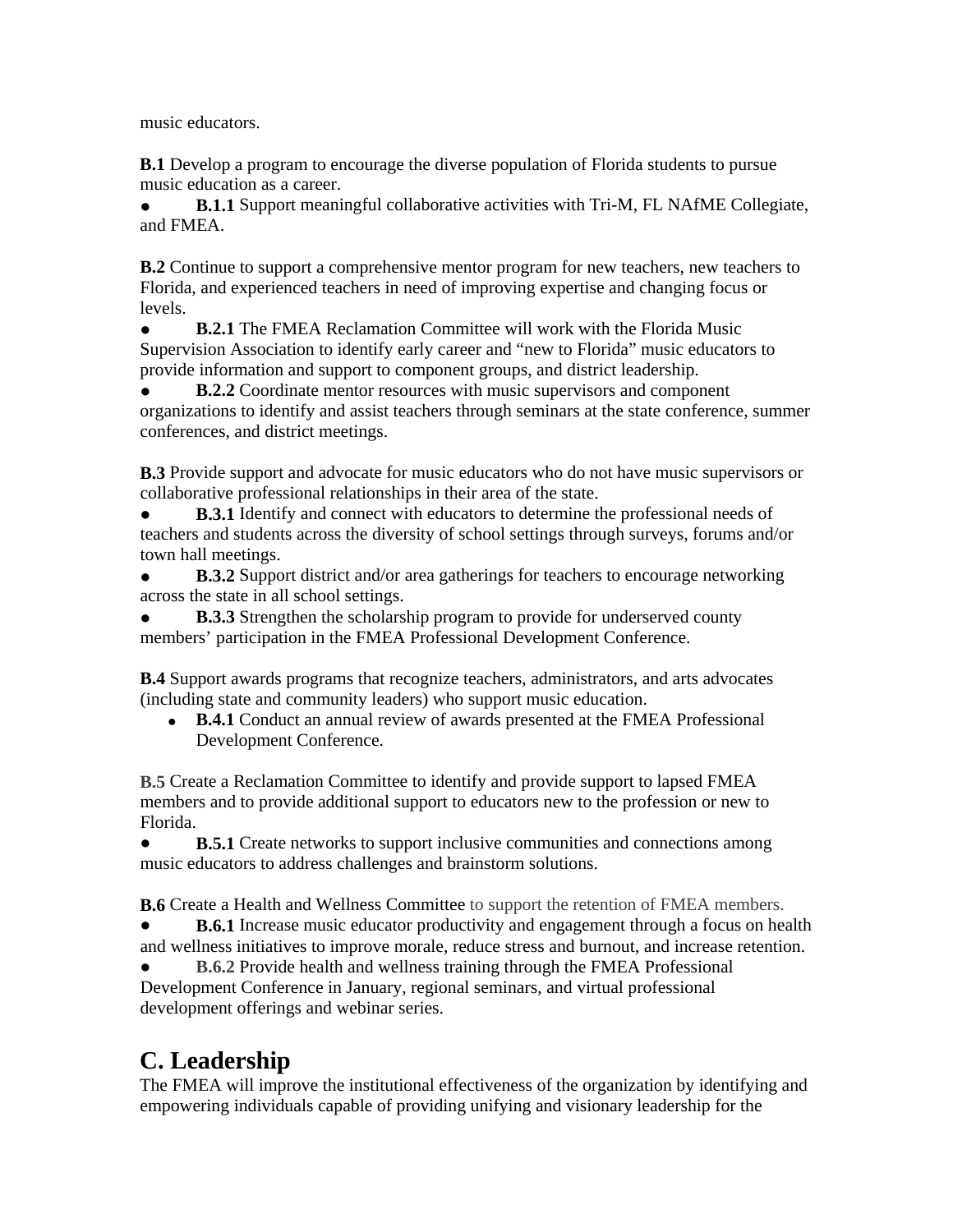membership.

### **Rationale**

Leadership development is vital to the future of the FMEA. Efforts must be placed on continuing to identify and train future leaders. Leadership development will focus on skills needed at the campus, district, and state levels. As our student and teacher populations become more diverse, leaders must develop unifying visions that preserve the strengths of our existing programs while expanding programs to meet these diverse needs.

**C.1** Promote and continue to expand the Emerging Leaders program.

**C.2** Support and refine a comprehensive program to develop leaders in the field of music education.

**C.2.1** Provide a Summer Institute for leaders that focuses on the future of general education and music education with a focus on effective, inclusive leadership strategies.

**C.3** Encourage student participation in nationally sponsored honors ensembles.

**C.4** Encourage development of student leaders through a continued focus on Tri-M and collegiate chapters including Student Leadership sessions, the Student Conference Experience, and advocacy opportunities at state and national levels.

## **D. Advocacy**

The FMEA will advocate for quality, comprehensive music education in all Florida schools.

### **Rationale**

FMEA must continue to be a leader for arts advocacy in the state of Florida. The changing educational landscape coupled with a once in a lifetime pandemic has made it imperative to work collaboratively to advocate effectively for time and access to inclusive, high quality, sequential arts education programs in all schools. FMEA must maintain our partnerships with other arts and education associations, college & universities, the music industry, the arts and entertainment communities, and influential decision makers in the music profession. We must continue to be leaders by nurturing alliances with organizations with those we share common interests. FMEA will lead these alliances by setting directions, brokering resources, and establishing criteria for success. Educational reform has made it imperative to work collaboratively to advocate effectively for time and access to quality, sequential arts education in all schools.

**D.1** Advocate for district and state policies, legislation, and State Board Rules that support and require quality music instruction for all students.

• **D.1.1** Encourage and support FMEA members to communicate with legislators and other policy makers. Record visits and comments using the online legislative visit database.

**D.1.2** Develop an annual, talking points document specific to legislation and school administrators.

**D.1.3** Promote the use of the Department of Education fine arts report.

**D.1.4** Work on passage of the Florida Seal of Fine Arts legislation or similar legislation that rewards schools for high quality sequential music programs.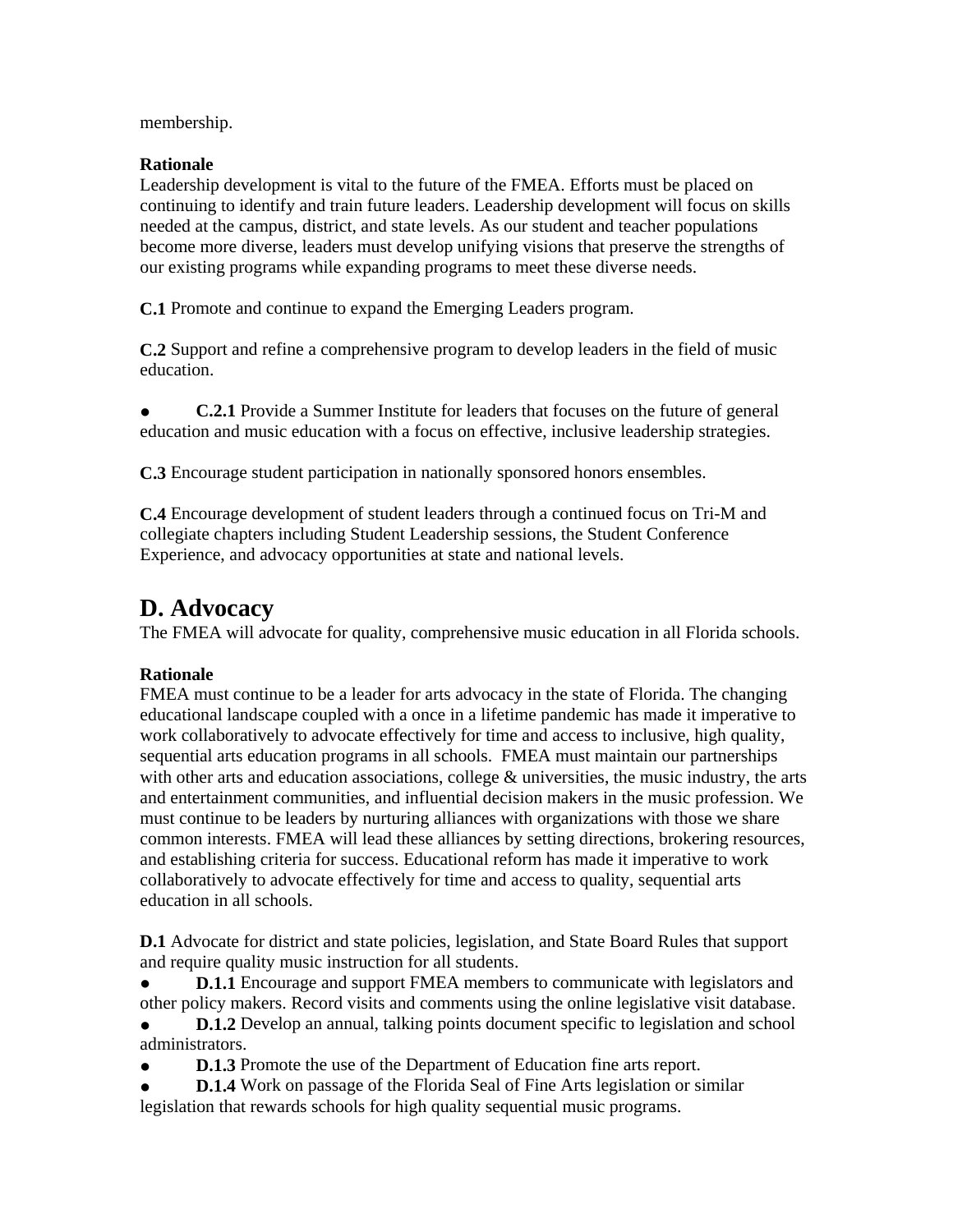**D.1.5** Develop ways to encourage FMEA parents to connect with FMEA for advocacy information and support.

**D.1.6** Advocate for the use of ESSER funds to renew, strengthen, and build back better music programs.

**D.2** Maintain and enhance collaborations with other fine arts and education organizations.

**D.2.1** Research and study legislative platforms offered by other subject areas and promote collaborative conversation.

**D.2.2** Continue communication with the Florida Association of School Administrators, the Florida Association of School Boards, and the Florida Association of District School Superintendents.

**D.2.3** Enlist the assistance of component boards, including FMSA, to identify strong and passionate district advocacy contacts.

**D.3** Develop advocacy materials to promote music education and music education activities.

**D.3.1** Develop frequent and regular social media communication regarding FMEA activities and accomplishments. Target communication based on audience, (e.g., FMEA members, collegiate members, parents).

**D.3.2** Create and post consistently on the FMEA website updated information which could be placed in school concert programs.

**• D.3.3** Be nimble in creating multi-media "just in time" advocacy resources for use by members. This could include but are not limited to: multi-media advocacy presentations that can be played prior to school concerts and FMEA all state concerts, 60 second advocacy videos, an FMEA channel on YouTube, parent and community member testimonials, and creating advocacy videos for use during FMEA conference (for example, playing throughout the halls through-out the day).

**• D.3.4** Develop a strategy for advocating more effectively with the community at large.

**D.4** Develop advocacy champions through activities involving emerging leaders, collegiate members, and district and community leaders**.**

**D.4.1** In collaboration with FCNAfME produce Collegiate Advocacy Day during the legislative session.

**D.4.2** Provide training and support to create and/or strengthen local (countywide or district) advocacy chapters or coalitions.

**D.4.3** Provide training on advocacy strategies for a variety of audiences (FMEA members, Emerging Leaders, Component Conferences, Parent meetings, etc) .

**D.5** Utilize FMEA's recognition system, managed by the awards-committee, to advocate for music programs, by showcasing outstanding music educators, administrators, superintendents, school board members, music business partners, music programs, and music projects that champion FMEA's mission.

**D.5 1** Consider creating an "Advocate of the Year" award.

## **E. Association Vitality**

The FMEA will serve the needs of constituencies through aligned vision, sound fiscal practices, systems, structures, and resources within the association.